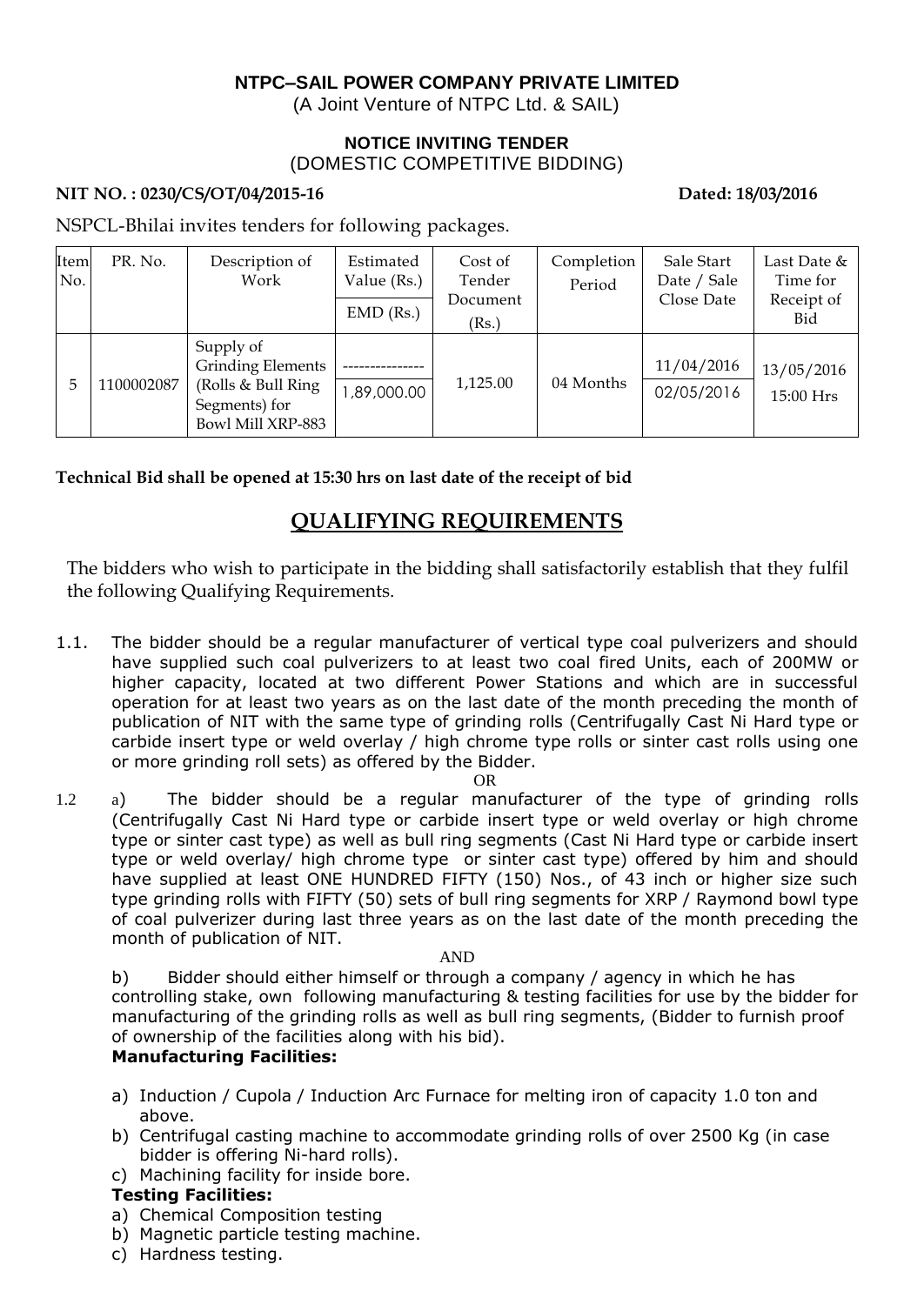- d) Ultrasonic testing machine to check tread to core bond.
- e) Micro Structure testing.
- f) Ultrasonic testing machine to check tread thickness.
- g) Inside Micrometers to check inside taper measurement.
- h) Spectrometer / spectrogram.

#### OR

- 1.3 The bidder should be a regular manufacturer of grinding rolls as well as bull ring segments for vertical type coal pulverizers and should have supplied at least Fifty (50) Nos., of grinding rolls and seventeen (17) sets of bull ring segments for vertical type coal pulverizers and should have an ongoing collaboration / license agreement with a manufacturer who meets the qualifying requirements as stipulated at Clause 1.2 (a) above. In such a case bidder along with his collaborator shall furnish a Deed of Joint Undertaking (DJU) for successful performance of the grinding rolls and Bull Ring Segments offered by him. Further Bidder should have manufacturing and testing facilities as per 1.2(b) above and shall offer only the type of grinding rolls (i.e. Centrifugally Cast Ni Hard type or carbide insert type or weld overlay / high chrome type or sinter cast type) as well as bull ring segments ( i.e. Cast Ni Hard type or carbide insert type or high chrome type or sinter cast type) for which his collaborator is qualified.
- 1.4 The bidder should have an average annual turnover during the last 3 years ending  $31^{st}$ March of the previous financial year , not less than Rs. 113.08 lakh.
- 1.5 The Bidder should have experience of having successfully executed supply of Vertical Coal pulverisers / Grinding elements for coal mills during the last seven (7) years ending last date of the month preceding the month of publication of NIT of following values: :

Single order of value not less than Rs. 90.4 lakhs. OR Two orders of value not less than Rs. 56.5 lakhs each. OR Three orders of value not less than Rs. 45.2 lakhs each.

**Note:** 

- 1. Bidder is requested to clearly stipulate hereunder the route under which the qualification is being sought. Bidder is also required to submit along with the bid all necessary documents to establish Bidder's qualification.
- 2. The supply values at Clause 1.5 shall be considered inclusive of taxes and duties.

## **TERMS AND CONDITIONS**

- 1 Bid documents will be issued to all the parties on their request for issue of bid documents without prima-facie examination of their qualification status. However, issue of bid documents shall not mean that bidders are considered qualified. Such requests must be submitted on or before **02.05.2016** on any working day between 9 AM to 5.30 PM with cost of tender documents of **Rs.1,125.00** in the form of crossed demand draft from any Nationalized Bank in favour of NSPCL-Bhilai, payable at Bhilai. Cash payment/money order will not be accepted. Tender document fee will not be refunded. **Request for tender documents received after the sale close date as mentioned above due to delays postal/courier services shall not be entertained.**
- 2. Complete set of bidding documents are also available on [www.ntpctender.com](http://www.ntpctender.com/) or [www.nspcl.co.in](http://www.nspcl.co.in/) and prospective bidders can down load the same for submission of bids after tendering the cost of bidding documents directly on the website upto **02.05.2016.**
- 3. The tender documents duly filled in, stamped and signed on each page has to reach the below address on or before **15:00 hours on 13.05.2016**.
- 4. Tenders will be called under two part bidding system. Bid opening schedule and other details shall be available in tender documents for the relevant package.